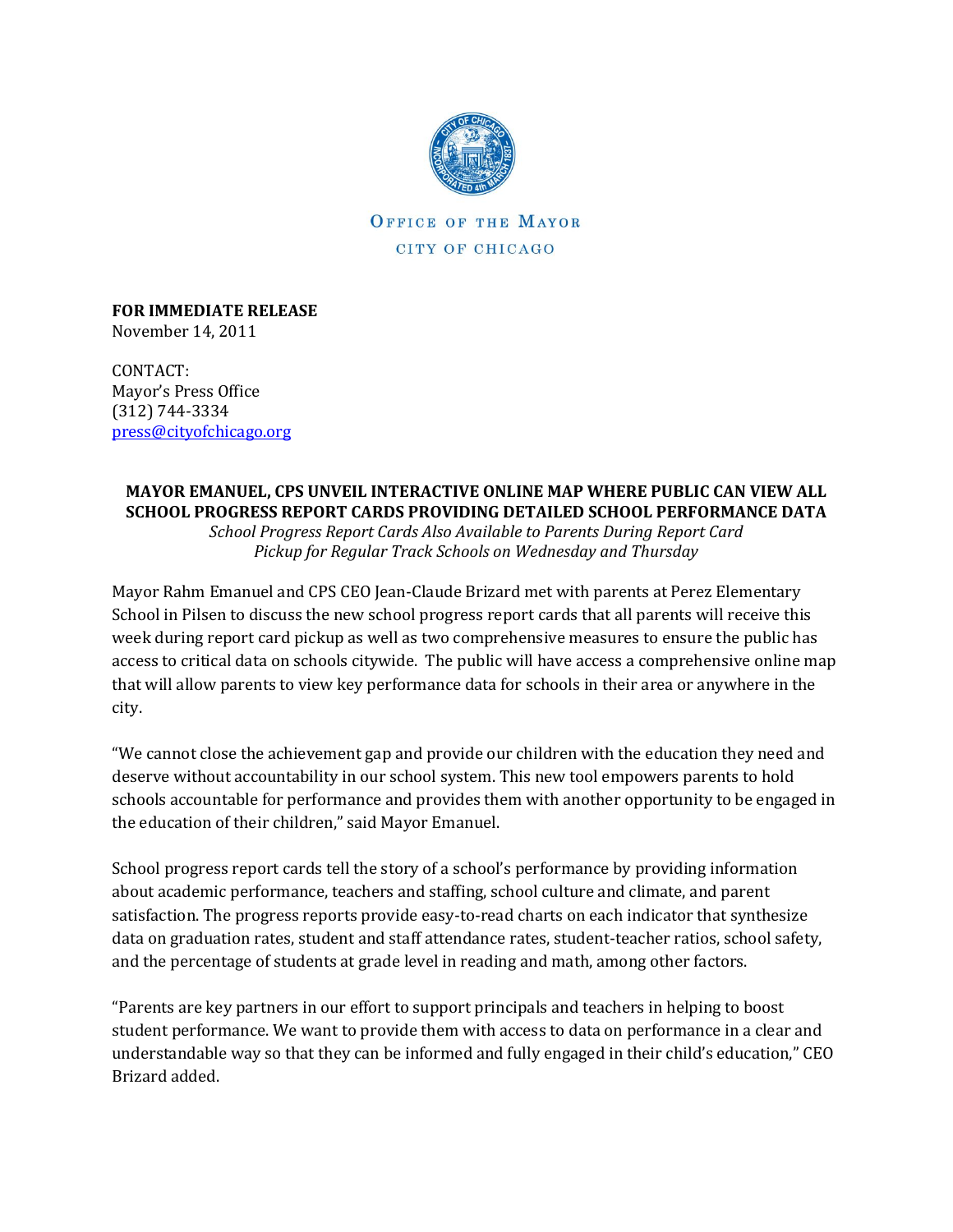In addition, Mayor Emanuel announced that the public will have access to all school progress report cards through a comprehensive online map. Parents will be able to view all schools within their area and click on the "push-pin" associated with a school to view a pop-up box with key facts from the progress report card. The popup box will include school name as well as the school's performance level, safety score, family involvement score, key testing data measuring college readiness and, for high schools, both the graduation rate and college enrollment rates. At the bottom of the box, users will be able to click on a link to full progress report card for that school.

While progress report cards put the student performance data into context and the online map helps parents compare schools in their areas, the mayor also announced that data on each school would be available at [http://cityofchicago.org/cpsmap.](http://cityofchicago.org/cpsmap) To date, this is the largest data dump of CPS information on individual schools and will offer the public information on 30 key areas critical to student academic success ranging from student test scores to parent involvement ratings.

The progress report cards look beyond the traditional metric of Illinois Standards Achievement Test (ISAT) data to tools that better gauge college readiness. Instead, parents will find information on the percent of students who perform at grade level compared to their national peers, based on the growth assessments CPS implemented district-wide in 2010. The progress reports also show the percent of students keeping pace academically compared to their peers nationwide from the beginning to the end of the school year.

In eighth grade, CPS administers EXPLORE, an assessment of college readiness that demonstrates what percentage of students is graduating from an elementary school are prepared for high school. These results are also included to help measure student academic performance within elementary schools.

In addition, CPS is providing parents with a report on the performance of students in the early elementary grades in both literacy and math. Student progress in pre-kindergarten through second grade is crucial for ensuring that students are successful later in elementary and high school, which is why the district has placed an emphasis on providing opportunities for preschool and full-day kindergarten citywide.

At the high school level, student progress will be measured in three distinct ways:

- Student Progress toward College Readiness: This includes reporting the average ACT score for our juniors. This test score is an important part of each student's college application and students need a score of 21 or higher to have a good chance of success in their college courses. In addition, reports use data from freshmen and sophomore scores on EXPLORE and PLAN, which gauge college readiness.
- College Eligibility: In addition to the high school graduation rate, CPS is also reporting a college eligibility rate. This rate is based on the combination of ACT scores and GPA seniors must achieve in order to be eligible for enrollment for a selective or highly selective college.